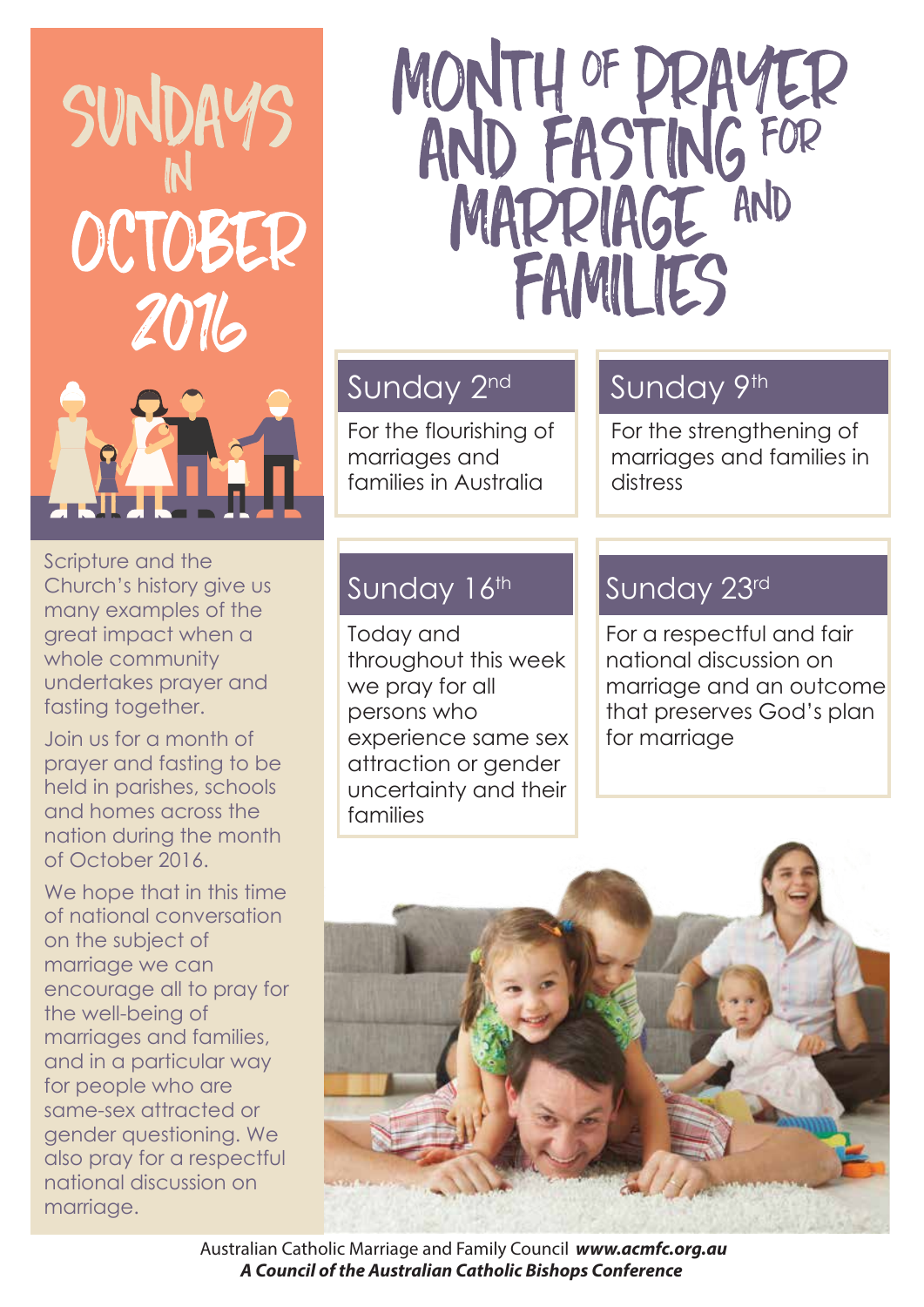

### Sunday 2nd October

Today and throughout this week we pray for all marriages and families in Australia.

Heavenly Father, grant that our families may be places of communion and prayer, authentic schools of the Gospel and small domestic Churches. Make us ever more mindful of the sacredness and beauty of the family in God's plan.

#### Sunday 16th October

Today and throughout this week we pray for all persons who experience same sex attraction or gender uncertainty and their families.

Heavenly Father, grant true peace and joy to our family members and friends who experience same sex attraction or gender uncertainty. May we be sensitive and supportive especially in times of trial. Lead us to deeper faith as we all strive for Christian perfection.

#### Sunday 9th October

Today and throughout this week we pray for all families in distress. Heavenly Father, grant healing to all families in distress, especially those burdened with strained relationships. Draw close to all families who have experienced violence, upheaval, illness or division: May all who have been wounded find ready comfort and healing.

### Sunday 23rd October

Today and throughout this week we pray for the national discussion on marriage. Holy Heavenly Father, grant that all Australians may show mutual respect for one another as we prepare for a national people's vote. Guide the hearts and minds of all who vote so that our nation may uphold your plan for marriage and families.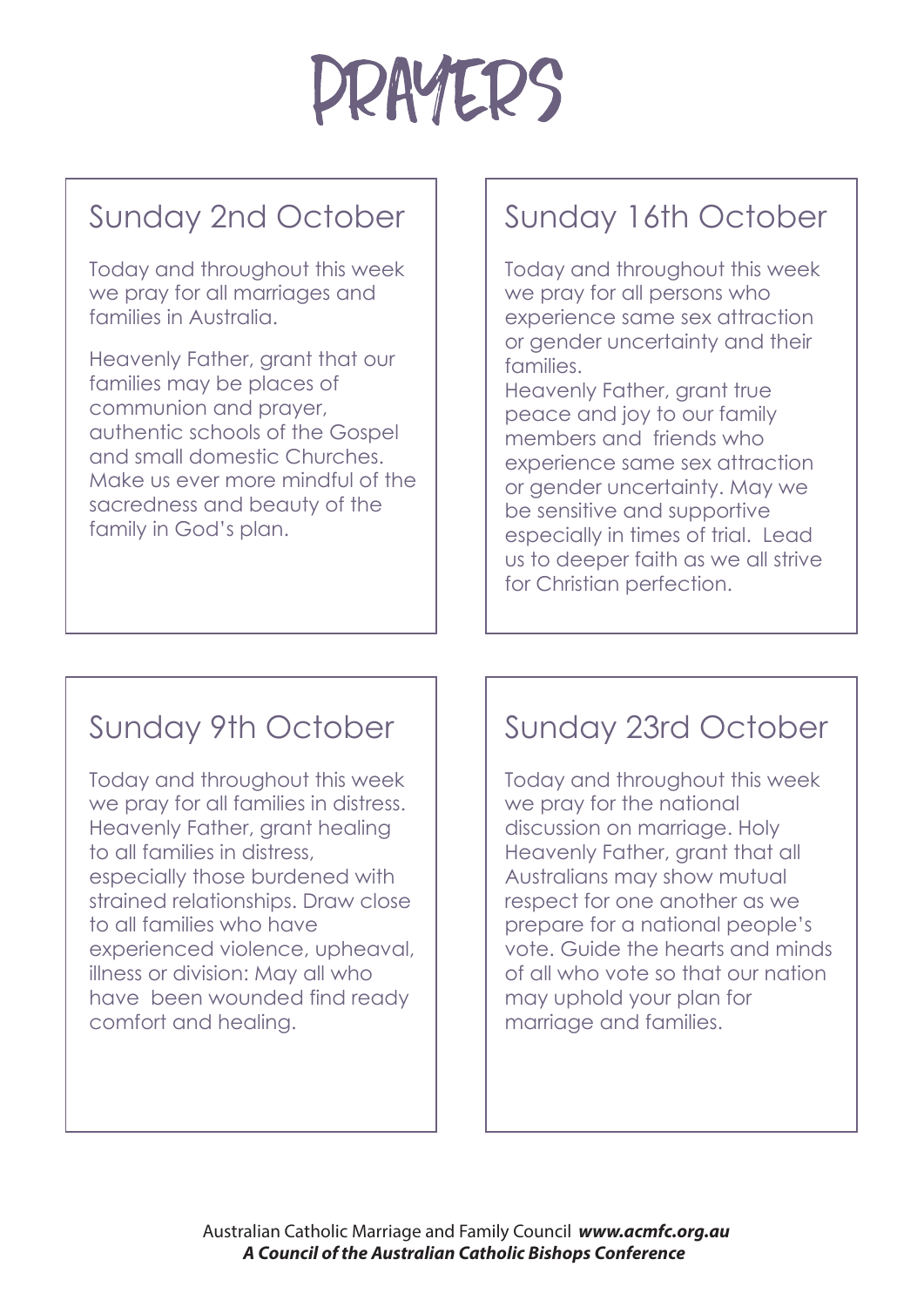# MONTH OF PRAYER AND FASTING FOR MARRIAGE AND FAMILIES